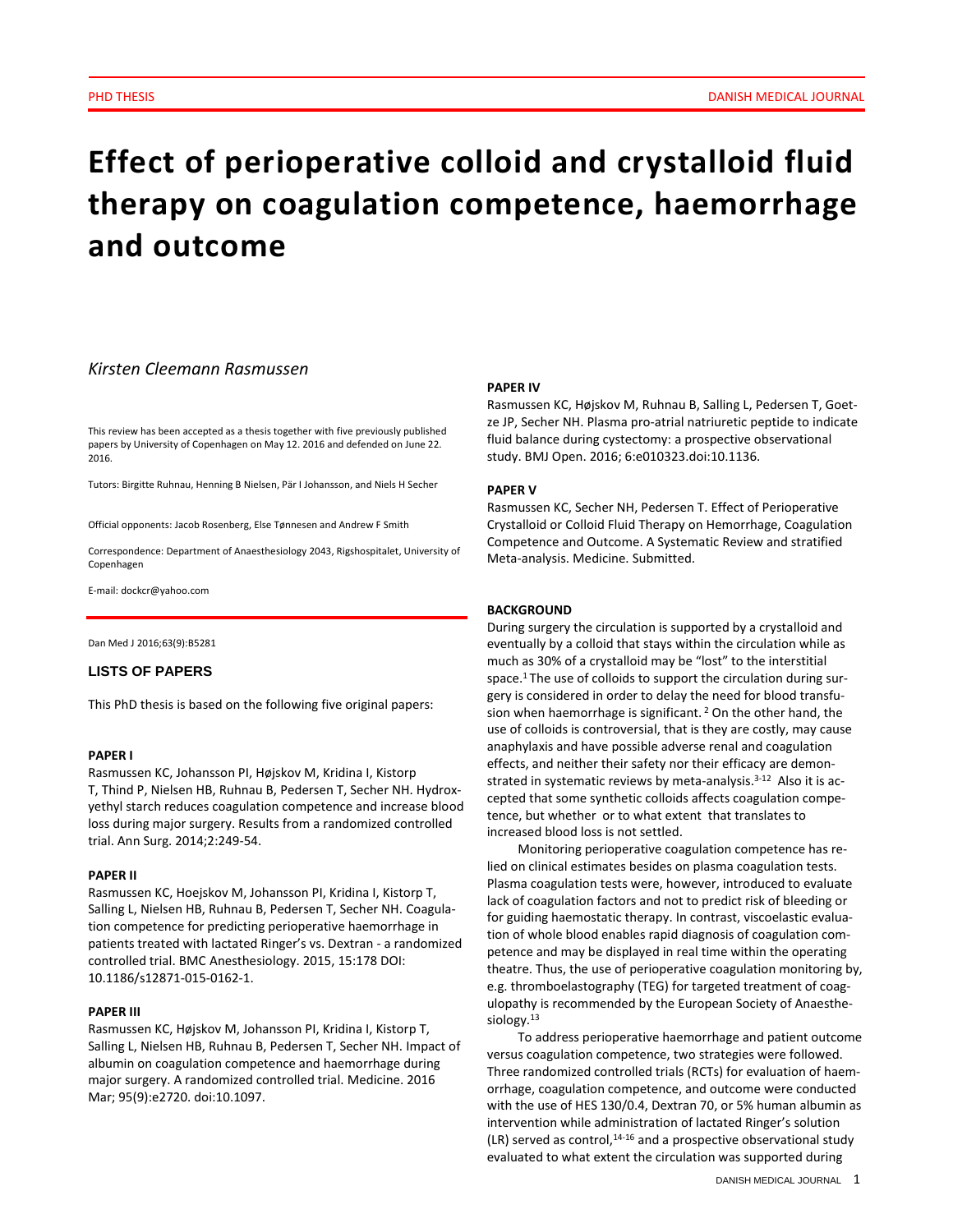surgery as indicated by deviations in plasma atrial natriuretic peptide (proANP).<sup>17</sup> Secondly a stratified systematic review was undertaken including a meta-analysis of RCTs for perioperative use of colloids versus crystalloids.<sup>18</sup> Perioperative coagulation competence was monitored by TEG, platelets, and plasma coagulation variables and all evaluations involved cystectomy were carried out under supervision of two surgeons to standardize the trauma. It was considered that cystectomy involves non-cleavage surgery and haemorrhage was therefore expected to depend critically on coagulation competence.

# **AIM OF THE PH.D.**

- To evaluate administration of HES 130/0.4, Dextran 70, or albumin versus the use of LR during cystectomy in regard to perioperative coagulation competence, haemorrhage, blood transfusion, and outcome.
- To evaluate coagulation competence by TEG, platelet counts and plasma-derived coagulation variables, and their association to perioperative haemorrhage.
- To evaluate to what extent the circulation is supported during surgery as indicated by deviations in plasma proANP.
- To perform a meta-analysis evaluating perioperative coagulation competence, haemorrhage and outcome in randomized controlled trials (RCTs) addressing administration of crystalloid versus colloids.

## **HYPOTHESES**

We expected HES 130/0.4, Dextran70, and human albumin 5% to affect coagulation competence to the extent that haemorrhage during major surgery increased when compared to the use of LR. In addition, we noted the need for blood transfusion and patient outcome. Finally, we tested the hypothesis that TEG analysis predicts the blood loss more accurately than plasma coagulation variables.

## **DESIGN, METHODS AND POPULATION**

One hundred and twenty patients scheduled for open cystectomy were enrolled in randomized, prospective, controlled studies after providing their written and oral content. The trials were approved by ClinicalTrials.gov (NCT01444508, NCT02270723), the Danish Health and Medicine Authority (EudraCT 2011-003270-80, 2012-005040-20 and 2013-005350-29), the local Ethics Committee (H-2-2011-063, H-1-2012-135 and H-1-2013-142) and were registered by the Danish Data Protection Agency. The trials were monitored by the Agency for Good Clinical Practice at the University of Copenhagen and the Declaration of Helsinki criteria was followed.

Conduct of the trials and the safety of the participants were overseen by the authors who gathered the data that remained confidential throughout the process. The authors were involved in all stages of manuscript generation and vouched for completeness and accuracy. No third party influenced the study design, data analysis, or reporting.

Screening, randomization and inclusion of patients took place between August 30th 2011 and July 21th 2015. Written and oral informed consent was obtained at least 24 h before surgery. If consent was withdrawn, the patient was excluded. We included patients older than 18 yrs. scheduled for elective cystectomy with no history of cardiac or hepatic insufficiency, no disability of

coagulation disorders, cerebral haemorrhage, or haemodialysis. If a patient used medication that was considered to affect coagulation competence, that medication was paused five days prior to surgery according to international guidelines.<sup>19</sup> Seventeen of 20 patients scheduled for elective cystectomy were randomized to receive HES 130/0.4, 19 of 20 patients received either Dextran 70 or human albumin, while 16, 18 and 20 patients respectively were randomized to receive LR by a computer-generated allocation sequence produced without blocks by the biostatistic department (Figure 1). The patients received an empirically defined fixed volume of the allocated fluid - that is 35 mL/kg HES 130/0.4, 25 mL/kg Dextran70, human albumin 5%, or LR. In an observational study, we analysed plasma for the hydrate hormone proANP in 20 patients in the dextran trial and in 20 patients during robotic cystectomy.

# **Figure 1.**



*Randomization of the study population*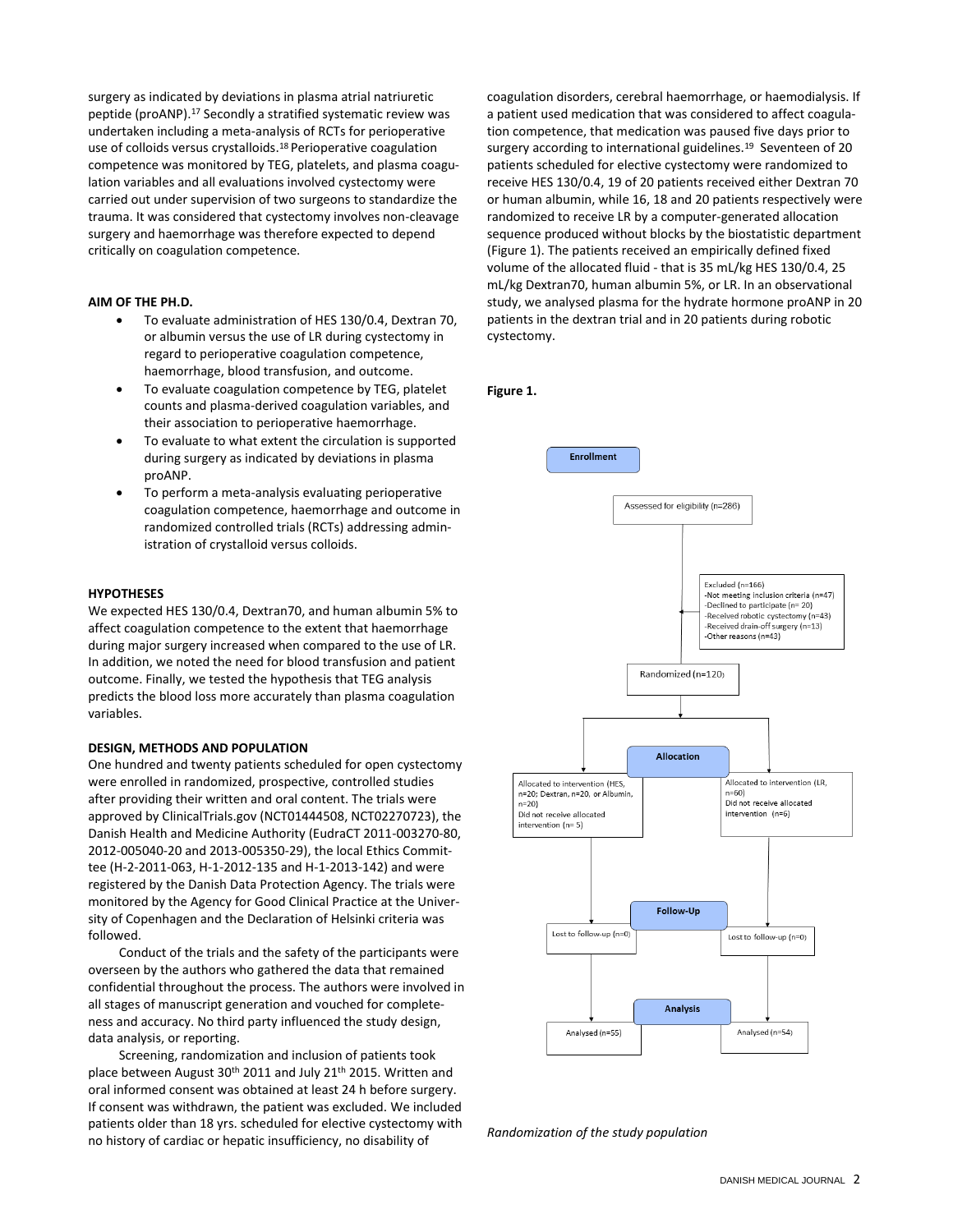## **ABBREVIATIONS**

ANOVA: Analysis of variance APTT: Active partial thromboplastin time ASA: American Society of Anesthesiologists BMI: Body Mass Index CO: Cardiac output FFP: Fresh-frozen plasma GDT: Goal directed fluid therapy HA: Human albumin HES: Hydroxyethyl starch HR: Heart rate ICU: Intensive care unit INR: International normalised ratio LR: Lactated Ringers' solution MAP: Mean arterial pressure OR: Odds ratio RBC: Red blood cells PRBC: Packed red blood cells ProANP: Pro plasma atrial natriuretic peptide RCT: Randomized controlled trial SV: Stroke volume TEG: Thromboelastography TEG-angle: TEG alpha TEG-Ly30: TEG lysis after 30 min. TEG-MA: TEG maximum amplitude TEG-R: TEG rate of clot initiation 95% CI: 95% Confidence interval

## **Interventions**

The patients were allowed to eat solid foods up to 6 h before surgery and 2 h before that time the patients were asked to drink 300 mL clear fluid. An IV line was established and flushed with the randomized fluid placed in an opaque bag to blind the outcome assessor (the surgical nurse), who recorded the volume of lost blood by suction and weight of swabs. After induction of anaesthesia a catheter was placed in the radial artery of the nondominant arm and connected to a transducer (Baxter) and a modified Nexfin monitor (Bmeye B.V, Amsterdam, The Netherlands). From the blood pressure curve, Nexfin estimates a beatto-beat stroke volume (SV) and thereby cardiac output (CO) by use of a non-linear, three-component model of arterial impedance (Modelflow).<sup>20</sup>

For induction of anaesthesia remifentanil infusion (0.5 µg kg-<sup>1</sup> min<sup>-1</sup>) was initiated and when the patient reported sedation, propofol (2.0 mg kg $^{-1}$ ) was administered. Propofol (5-10 mg kg $^{-1}$ h<sup>1</sup>) and remifentanil (1.75-2.25 mg h<sup>-1</sup>) were used to maintain anaesthesia. With the patient supine normovolaemia was established, i.e. it was secured that after eventual repeated administration of 200 mL of the randomized fluid, SV increased by less than 10% according to goal directed fluid therapy (GDT) criteria.<sup>21</sup> Heart rate (HR), mean arterial pressure (MAP), SV, and CO were determined after induction of anaesthesia and insertion of the arterial catheter (*T0*), start of surgery (*T1),* after resection of the urinary bladder  $(T_2)$ , at the end of anaesthesia  $(T_3)$ , and two hours thereafter in the recovery room  $(T_4)$ . If systolic pressure was below 80 mmHg, 5 to 10 mg of ephedrine was administered. Arterial blood was analysed by TEG, rate of clot initiation (TEG-R), clot growth (TEG-angle), maximal amplitude reflecting clot strength (TEG-MA), and lysis after 30 min (TEG-Ly30), depicting

coagulation competence (TEG 5000, Hemoscope Corporation, Niles, IL).<sup>22</sup> We also analysed blood for haemoglobin, creatinine, international normalised ratio (INR), and fibrinogen. Furthermore, blood was drawn from the central venous catheter for determination of lactate and blood gas variables (ABL 825, Radiometer, Copenhagen, Denmark). All patients received either LR or genuine blood products if considered in need after infusion of the allocated fluid (non-study fluid). Fluid balance was determined at *T2*, *T3*, and  $T_4$ .

## **End-points**

The end-points were chosen to represent the blood loss during surgery and in the recovery room: coagulation competence was assessed by TEG and plasma coagulation variables besides postoperative complications assessed by surgical incidents, e.g. bleeding and leak requiring re-operation. Also cardiopulmonary and infectious complications were registered. A straight postoperative track was defined as length of hospital stay ≤ 7 days without complications requiring treatment.

## **Statistical analyses**

Patients were analysed in the group to which they were assigned. The statistical analyses were performed before breaking the randomization code and data were analysed from the modified intention-to-treat population, defined as all randomly assigned patients except for those who could be excluded without the risk of bias. We used two-sided or unadjusted chi-square tests with odds ratio (OR), t-test and Fisher's exact test for continuous and dichotomous variables, respectively (SPSS version 20.0). Evaluation of differences were performed using χ2 test for categorical data and analysis of variance or Mann-Whitney *U-*test and Wilcoxon signed ranks test for continuous data when appropriate. Results are presented as mean (SD) or median with range for skewed variables and two-sided P values < 0.05 was considered to indicate statistical significance. Correlations were evaluated by Spearman's coefficient and group comparisons of continuous data of perioperative fluid administration were performed using analysis of variance (ANOVA). The meta-analysis was conducted by Review Manager 5.3 software package (The Nordic Cochrane Centre, Copenhagen, The Cochrane Collaboration, 2015).

## **Preoperative characteristics of patients in the studies**

The effects of the three RCTs in relation to preoperative data are shown in Table 1.<sup>14-16</sup> The anamnestic and preoperative data were without significant difference among the studies as were the length of anaesthesia and surgical procedure.

## **Goal directed therapy**

In order to secure GDT, a bolus of 200 mL allocated IV fluid was infused and SV measured after induction of anaesthesia and before start of surgery. At that time 7 patients (41%) in the HES 130/0.4 group, 5 patients (26%) in the Dextran group and 3 patients (16%) in the albumin group were intravascular hypovolaemic according to individualized GDT criteria as compared to 5 (31%), 7 (39%) and 1 patient (5%) in the LR group, respectively. Further boli were not protocolled, but SV did not vary by more than 5% on average during surgery by retrospective examination. Furthermore, the volume load was evaluated by variation in the central blood volume as assessed by deviations in plasma proANP.

# **Dose of colloids**

The patients received on average 33.3 mL kg-1 HES 130/0.4, 24 mL  $kg<sup>-1</sup>$  Dextran 70, or 23.5 mL kg $<sup>-1</sup>$  albumin. Three, three and four</sup>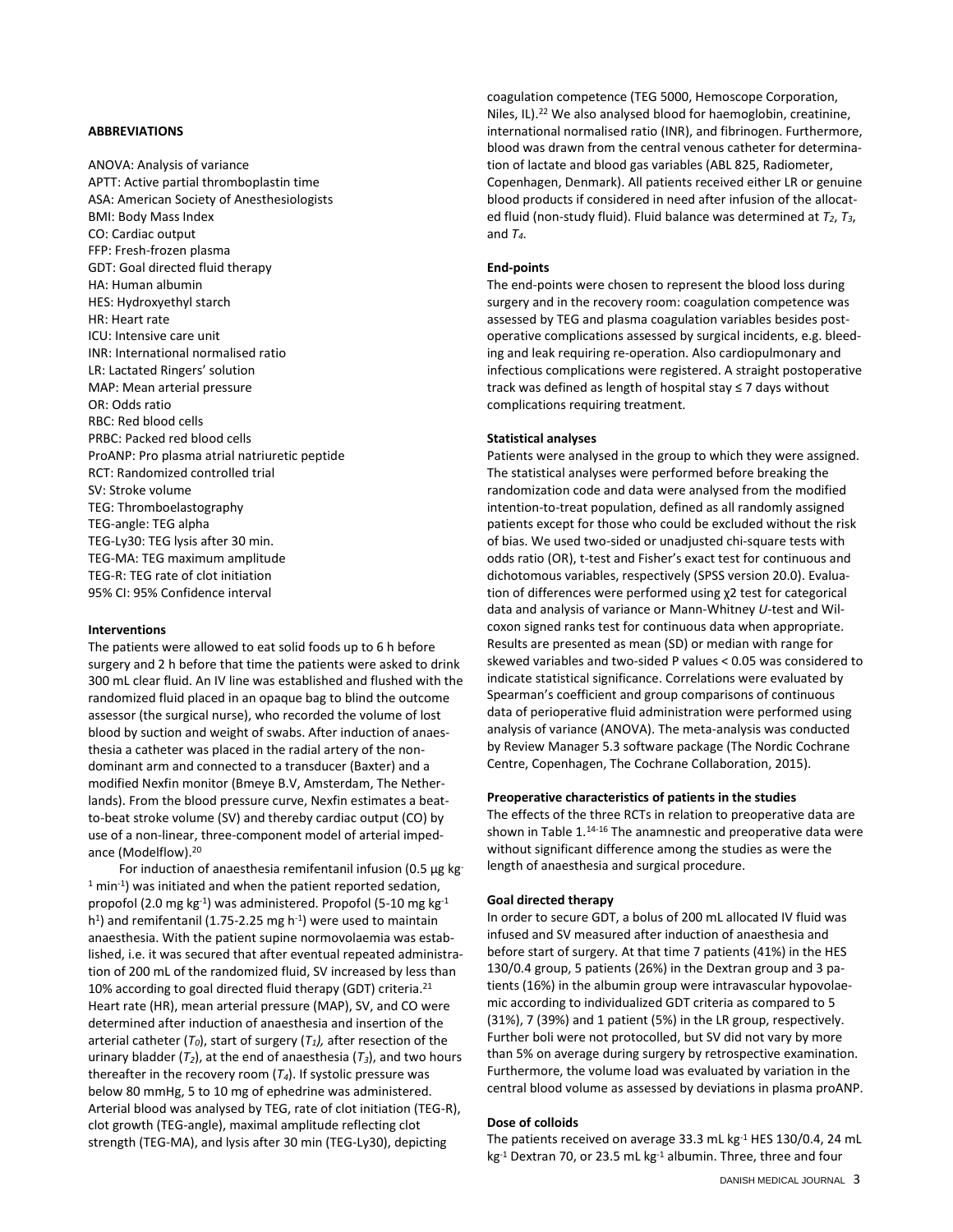patients, respectively, did not receive the full fixed volume scheduled since they were considered haemodynamic stable before the intended volume was infused.

## **Table 1:**

|                                   | Ringer's<br>$(n=54)$ | <b>HES</b><br>$(n=17)$ | Dextran<br>$(n=19)$ | Albumin<br>$(n=19)$ |
|-----------------------------------|----------------------|------------------------|---------------------|---------------------|
| <b>Preoperative</b>               |                      |                        |                     |                     |
| Age, yrs.                         | $67 + 8$             | $64 + 8$               | $68 + 13$           | $69 + 10$           |
| Weight, kg                        | 80±15                | $79 + 15$              | $77+12$             | $77 + 15$           |
| ASA, class III,<br>$n (\%)$       | 14 (26%)             | 2(12%)                 | 8 (42%)             | 3(16%)              |
| Cardiopulmorary<br>disease, n (%) | 28 (52%)             | 5 (29%)                | 11 (58%)            | 8 (42%)             |
| Intraoperative                    |                      |                        |                     |                     |
| Ephedrine (mg)                    | $35+19*$             | $19 + 12$              | $17 + 16$           | $23 + 11$           |
| Anaesthesia<br>time, min          | 240±48               | $229+43$               | $237 + 79$          | $263 + 55$          |
| Operation time,<br>min            | 180±45               | $163 + 43$             | $172 + 62$          | 194±48              |

*Preoperative and intraoperative characteristics for 109 patients allocated to either colloid or lactated Ringer's solution during cystectomy. Values are mean with SD. Group comparisons of continuous data calculated by analysis of variance, \*P<0.001.*

# **IMPACT OF FLUID THERAPY ON COAGULATION, HAEMORRHAGE AND OUTCOME**

Following trauma, bleeding and exsanguination are responsible for more than fifty percent of deaths in the operating theatre and almost half of these patients are coagulopathic at arrival.<sup>23,24</sup> Haemorrhage and transfusion of allogenic blood products independently increase morbidity, mortality, length of stay in intensive care unit and hospital, and costs.<sup>13</sup>

The causes of haemorrhage during surgery include comorbidity, preoperative medication, surgical technique including damage control and perioperative haemostatic therapy. The complexity of the surgical procedure in itself also influences the blood loss.

To address perioperative haemorrhage and patient outcome versus coagulation competence, a stratified systematic review was undertaken including a meta-analysis of RCTs for perioperative use of colloids vs. crystalloids.<sup>18</sup> Thirty two studies including 2198 participants comparing HES, Dextran, and human albumin vs. crystalloids besides HES vs. albumin were identified.14-16,25-53

In the following the class effect of the three included RCTs<sup>15-</sup>  $17$  is addressed and related to results from the meta-analysis $18$  as well as relevant systematic reviews. Going through the class effect, the IV fluids are divided (classified) into two groups; crystalloid (LR) versus colloids (HES products, dextran and human albumin) of which the latter may be subdivided into non-protein (synthetic) and protein colloids. Meanwhile the choice of the interventional IV fluids is described.

## **Fluid therapy**

In order to assess the impact of colloids compared to crystalloids during major surgery, three colloids used in Denmark - Voluven, Dextran, and the genuine protein colloid human albumin 5% were evaluated. LR was chosen as comparator as it, apart from the dilution effect, supposedly does not influence coagulation competence and does not provoke the hyperchloraemic metabolic acidosis associated with the use of physiologic saline.<sup>54</sup>

Hydroxyethyl starches are polysaccharides derived from plants and defined by their chemical composition - molecular weight, degree of substitution and C2/C6 ratio. The latest developed low molecular ("third generation") HES product, Voluven 130/0.4, molecular size 130 kD, was developed to reduce renal and coagulation side-effects often provoked by HES products with higher molecular size.<sup>31,55,56</sup> The risk of coagulopathia administering HES 130/0.4 is considered minimal.57,58

Dextran70, molecular weight 70 kD, is a polysaccharide synthesized by bacteria. These colloids are used in vascular surgery for their thromboprophylactic qualities, i.e. increased decomposition of the fibrin structure in the clot and reduced aggregation of thrombocyts - thereby reducing viscosity - followed by improved microcirculatory blood flow.<sup>59</sup> The risk of anaphylactic reactions is reduced by pre-treatment with a small sized (1 kD) dextran molecules (Promiten).<sup>60</sup>

Albumin is a protein with molecular weight 69 kD providing 50 g protein per litre. Albumin is a component of human plasma and its effect corresponds to that of physiologic albumin, i.e. it maintains blood oncotic pressure. Yet, all colloids dilute blood, including platelets and coagulation factors, thereby influencing coagulation competence. Although human albumin may reduce coagulation competence, there is no evidence that albumin increases haemorrhage during surgery.10,48

# **Perioperative coagulation competence**

Perioperative coagulation competence is of interest because if reduced, the requirement for transfusion of blood increases and that appears to be an independent predictor of complications including death.61,62 Monitoring of perioperative coagulation competence has been based on clinical judgement besides on plasma coagulation variables. Yet, the use of plasma coagulation variables is limited by their usually delayed presentation. Cotton et al.<sup>63</sup> found that the results were available in the operating room only within 48 min, while TEG results can be displayed online by computer tracing within 15 min, i.e. TEG seems advantageous for identifying coagulopathy in patients with severe haemorrhage.<sup>62</sup>

TEG has been available in laboratory setting since 1944.<sup>13</sup> However, a Cochrane review in 2011 found lack of evidence for point of care monitoring improving mortality compared with "usual care".<sup>64</sup> On the other hand, point of care monitoring of TEG has also been reported to guide haemostatic therapy and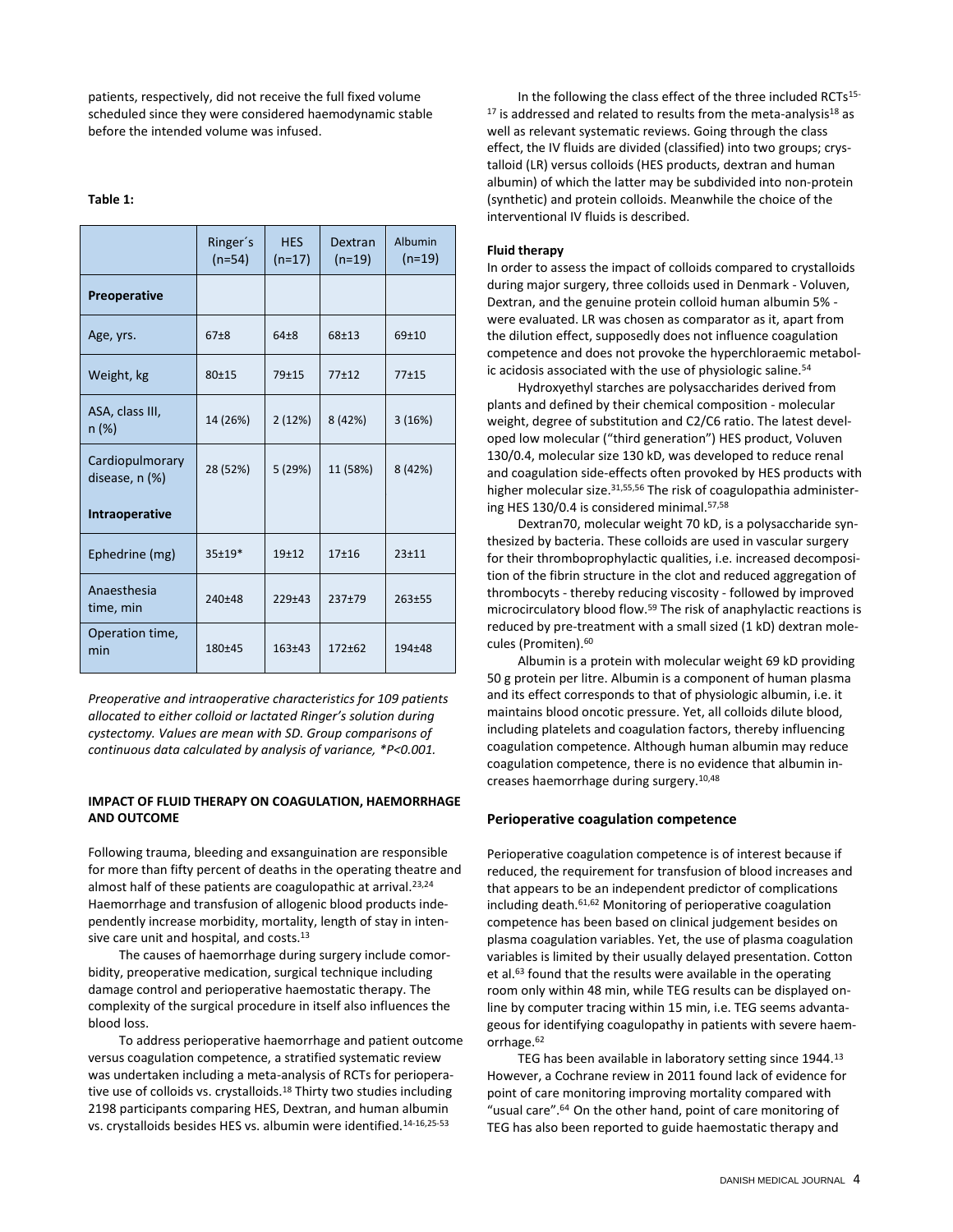decrease the requirement of allogeneic blood transfusions and is associated with improved outcome.<sup>13</sup>

# **The class effect of perioperative changes in TEG**

The class effect of perioperative changes in TEG MA and angle are presented in Table 2. The lowest perioperative values of TEG-MA and angle compared to start of anaesthesia in the variance analysis were observed in the HES (-19% and -14%) and dextran groups (-25% and -17%), whereas the changes were almost similar in the LR (-2% and 2%) and albumin groups (-5% and -2%) at the end of surgery and in the recovery room. In conclusion human albumin reduced the development and strength of the clot, but to a smaller degree than both dextran and HES 130/0.4.

# **Table 2:**

|                    | Ringer's        | <b>HES</b>       | Dextran           | Albumin         |
|--------------------|-----------------|------------------|-------------------|-----------------|
|                    | $(n=54)$        | $(n=17)$         | $(n=19)$          | $(n=19)$        |
| MA(mm)             |                 |                  |                   |                 |
| T <sub>2</sub>     | $0.4*$          | $-7.2$           | $-10.9$           | $-1.5$          |
|                    | $(-1.0-1.8)$    | $(-10.4 - -4.0)$ | $(-14.6 - -7.2)$  | $(-4.2 - 1.2)$  |
| $T_3$              | $-1.1*$         | $-12.0$          | $-16.3$           | $-2.7$          |
|                    | $(-2.5 - -0.3)$ | $(-16.9 - -7.2)$ | $(-18.7 - 13.8)$  | $(-5.2 - -0.2)$ |
| T <sub>4</sub>     | $-1.7*$         | $-10.8$          | $-16.1$           | $-2.5$          |
|                    | $(-3.0 - -0.5)$ | $(-15.0 - -6.6)$ | $(-18.7 - 13.5)$  | $(-5.2 - 0.3)$  |
| Angle<br>(degrees) |                 |                  |                   |                 |
| T <sub>2</sub>     | $2.2*$          | $-6.7$           | $-9.8$            | $-0.4$          |
|                    | $(0.6 - 3.7)$   | $(-10.7 - -2.7)$ | $(-13.8 - -5.9)$  | $(-4.0 - 3.2)$  |
| $T_3$              | $1.7*$          | $-8.8$           | $-15.8$           | $-1.5$          |
|                    | $(0.1 - 3.3)$   | $(-13.4 - -4.2)$ | $(-19.8 - -11.7)$ | $(-5.6-2.7)$    |
| T <sub>4</sub>     | $2.3*$          | $-6.6$           | $-11.8$           | 0.0             |
|                    | $(0.8 - 3.8)$   | $-10.6 - -2.7$   | $(-15.5 - -8.2)$  | $(-3.1 - 3.2)$  |

*Perioperative changes in Thromboelastography (TEG) variables from start of anaesthesia (T1) for 109 patients allocated to a colloid or lactated Ringer's solution during cystectomy. Values are mean with 95% CI. Group comparisons of continuous data were calculated by analysis of variance, \*P<0.0001.*

# **Comparison of the results with reported observations**

Most RCTs evaluated the quality of coagulation competence by TEG and concluded that clot firmness is reduced following administration of HES products compared to crystalloid solutions. 14,25,31,32,34,39-40,42,43

Coagulation competence was evaluated in almost equal number of cardiac, orthopedic and abdominal surgery patients besides in one neurosurgical RCT conducted with the patient in prone position. The loss of blood in these trials varied from 0.2 to 1.0 litre while the number of participants varied from 30 to 202. Also TEG-MA varied between trials, resulting in a heterogeneity of 69%. Only one RCT did not demonstrate reduced firmness of the clot by administering HES 130/0.4.<sup>43</sup> In that investigation coagulation competence was evaluated in 34 patients during on pump cardiac surgery with mean 0.80 and 0.78 litre loss of blood in the two groups. In the HES group, the priming solution was 20 mL/kg HES 130/0.42 with additional LR up to 2 litre and LR was provided

only during the cardiopulmonary bypass resulting in maximum clot firmness, i.e. TEG-MA 57 and 55 mm in the HES and LR group, respectively. Thus, the design does not seem to explain the unique result on coagulation competence in that trial. However, synthetic colloids generally induce coagulopathy and subsequent reduce the function of platelets and polymerization of fibrin.65,66 These effects may occur after administration of about 1000 mL HES<sup>67</sup> and regarding dextrans, a similar effect manifests with administration of a smaller volume<sup>66,68</sup> Yet, the sensitivity analysis still reveals that coagulation competence is reduced by administering starch products rather than a crystalloid.<sup>18</sup>Accordingly, the reduced clot firmness due to infusion of non-protein colloids in the three RCTs does not differ from reported results.

# **Table 3:**

|                                                   | Ringer's          | <b>HES</b>        | Dextran           | Albumin           |
|---------------------------------------------------|-------------------|-------------------|-------------------|-------------------|
|                                                   | $(n=54)$          | $(n=17)$          | $(n=19)$          | $(n=19)$          |
| <b>Fibrinogen</b><br>$(\mu \text{mol} \mid^{-1})$ |                   |                   |                   |                   |
| T <sub>2</sub>                                    | $-2.17**$         | $-3.78$           | $-4.06$           | $-2.66$           |
|                                                   | $(-2.52 - 1.83)$  | $(-4.83 - -2.72)$ | $(-5.11 - -3.02)$ | $(-3.47 - 1.85)$  |
| $T_3$                                             | $-3.8**$          | $-5.33$           | $-5.67$           | $-4.21$           |
|                                                   | $(-3.54 - 2.62)$  | $(-6.38 - 4.29)$  | $(-6.65 - 4.69)$  | $(-4.90 - 3.51)$  |
| T <sub>4</sub>                                    | $-3.3**$          | $-4.98$           | $-5.68$           | $-4.18$           |
|                                                   | $(-3.46 - 2.60)$  | $(-6.08 - -3.89)$ | $(-6.66 - -4.70)$ | $(-4.88 - -3.48)$ |
| <b>Platelets</b><br>count<br>$(n  ^{-1})$         |                   |                   |                   |                   |
| T <sub>2</sub>                                    | $-24**$           | $-59$             | $-48$             | $-38$             |
|                                                   | $(-33 - -15)$     | $(-74 - -45)$     | $(-63 - -34)$     | $(-53 - 23)$      |
| $T_3$                                             | $-28**$           | $-71$             | $-70$             | $-53$             |
|                                                   | $(-40 - 15)$      | $(-86 - -57)$     | $(-87 - 53)$      | $(-72 - -34)$     |
| T <sub>4</sub>                                    | $-38*$            | $-72$             | $-64$             | $-52$             |
|                                                   | $(-50 - -26)$     | $(-91 - -54)$     | $(-79 - -49)$     | $(-73 - -32)$     |
| <b>INR</b>                                        |                   |                   |                   |                   |
| T <sub>2</sub>                                    | $0.11*$           | 0.24              | 0.23              | 0.17              |
|                                                   | $(0.09 - 0.14)$   | $(0.13 - 0.34)$   | $(0.16 - 0.29)$   | $(0.14 - 0.22)$   |
| $T_3$                                             | 0.82              | 0.31              | 0.31              | 0.28              |
|                                                   | $(-0.57 - 2.23)$  | $(0.21 - 0.42)$   | $(0.26 - 0.35)$   | $(0.19 - 0.37)$   |
| T <sub>4</sub>                                    | 0.79              | 0.30              | 0.28              | 0.19              |
|                                                   | $(-0.51 - 2.09)$  | $(0.18 - 0.41)$   | $(0.24 - 0.32)$   | $(0.16 - 0.23)$   |
| <b>APTT</b> (sec)                                 |                   |                   |                   |                   |
| T <sub>2</sub>                                    | 0.42              | 3.47              | 1.71              | 1.53              |
|                                                   | $(-0.38 - 1.22)$  | $(1.90 - 5.03)$   | $(-2.88 - 6.30)$  | $(0.58 - 2.47)$   |
| $T_3$                                             | $-0.44**$         | 5.41              | 3.57              | 1.63              |
|                                                   | $(-1.15 - 0.27)$  | $(3.32 - 7.50)$   | $(1.88 - 5.27)$   | $(-1.38 - 4.64)$  |
| $T_{4}$                                           | $-3.04**$         | 1.29              | 2.16              | 0.56              |
|                                                   | $(-3.78 - -2.30)$ | $(-0.16 - 2.75)$  | $(0.38 - 3.94)$   | $(-2.10-3.21)$    |

*Perioperative changes in plasma coagulation variables from start of anaesthesia (T1) in 109 patients allocated to a colloid or lactated Ringer's solution during cystectomy. Values are mean with 95% CI. Group comparisons of continuous data were calculated by analysis of variance, \*P<0.05, and \*\* P<0.001*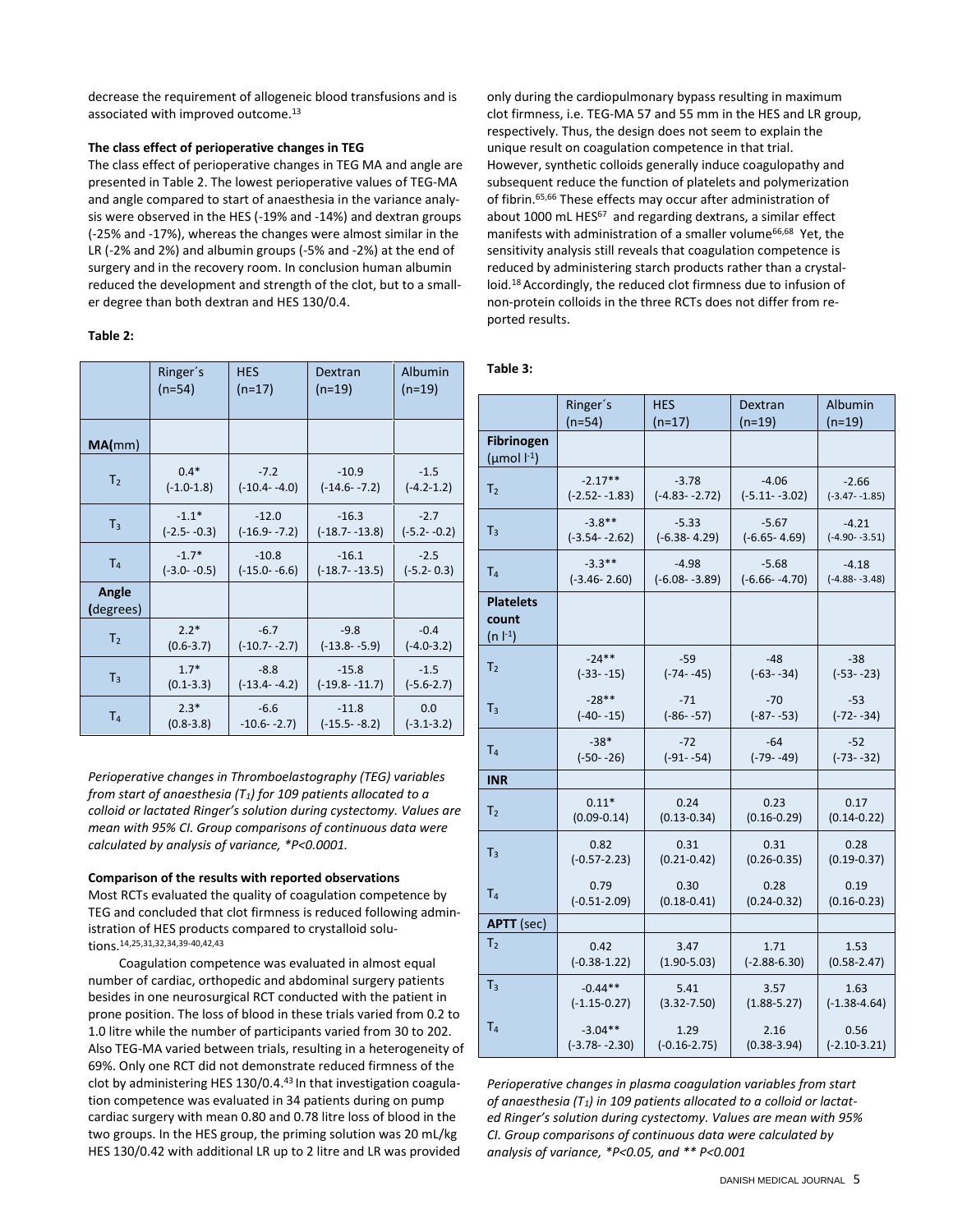# **The class effect of coagulation competence analysed by plasma coagulation variables**

The class effect of conventional coagulation variables shows that fibrinogen and platelet counts were reduced in all groups and mainly in the dextran and the HES 130/0.4 group followed by albumin and LR group (Table 3). The lowest perioperative values for fibrinogen and platelets compared to start of anaesthesia in the variance analysis were observed in the HES 130/0.4 (-51% and -32%) and in the dextran groups (-49% and -34%), whereas the changes were somewhat smaller in the LR (-28% and -16%) and albumin groups (-40% and -22%). INR increased less in the albumin group (by 26% compared to the LR group by 54%) and even less in the dextran (29%) and HES 130/0.4 groups (27%) as assessed at the end of surgery and in the recovery room. In the retrospective evaluation of the plasma coagulation analyses, fibrinogen and platelets were reduced during resection of the urinary bladder and correlated to TEG-alfa and TEG-MA (*r*=0.7- 0.8).14-16 In contrast, the correlation between TEG-MA and TEG-R, TEG-Ly30, INR and APTT were low (*r*< 0.5).

In conclusion, most fibrinogen and platelets were consumed with HES and dextran administration, suggesting that human albumin reduced the development and strength of the clot, but to a smaller extent than both dextran and HES.

# **Comparison of the results with the literature**

The literature concerning the impact of colloids and crystalloids on coagulation competence evaluated by plasma coagulation analyses during major haemorrhage is extensive, although of old date. In regard to emergency situations and high-risk surgical procedures, Holcomb *et al*. concluded that rapid TEG analysis in almost 2000 trauma patients is superior to results from plasma coagulation variables to predict blood component transfusion. <sup>69</sup> Still, transfusion of blood during standard operating procedures remains a subjective decision.

# **Perioperative haemorrhage and fluid balance**

Perioperative coagulation competence is of interest because increased haemorrhage followed by administration of blood seems to predict complications including death.<sup>70</sup> Yet, a reduction in TEG-MA during surgery does not necessarily translate into increased use of blood products.

# **The class effect of perioperative haemorrhage**

Table 4 shows the class effect of perioperative blood loss, need for transfusion and fluid administration after infusion of LR, HES, dextran or albumin. The perioperative blood loss was 2.2-2.3 L in the synthetic colloid groups compared to 1.6-1.7 L in the LR and albumin groups, equating the lowest need for transfusion in the LR group (*P*<0.03). In a comparison administering either LR / albumin (n=73) or HES/ Dextran (n=36), the perioperative bleeding was low after administration of LR/albumin - 1475 mL (95%CI 1272-1679) vs. 2090 mL (95% CI 1657-2524), *P*=0.004, respectively.

# **Comparison of the results with the literature**

During cystectomy, the extent of tissue resected besides the urinary bladder differs in regard to the local degree of cancer dispersion and the sex of the patient $14-16$  and may contribute to variations in haemorrhage between RCTs. A meta-analysis including 12 RCTs showed increased bleeding following administration of HES products,14,25,27,29-31,35,37,40-43 that is favored crystalloids and 5 RCTs showed increased hemorrhage following infusion of crystalloids.28,32,33,38.,39

Restricting the meta-analysis (subgroup analysis) to studies administering a low molecular weight HES product did not change the association between lesser bleeding and administration of crystalloids.<sup>18</sup>

During the twelve trials favoring administration of crystalloids to HES, the heterogeneity was moderate. For instance, the volume of lost blood varied from 0.1 to only 2.2 litre, the number of participants enrolled in each study varied from 21 to 240, and the investigations were conducted during different types of surgery (abdominal, cardiac, orthopedic and neurosurgery). In contrast, the present RCTs were conducted during the same type of abdominal major surgery - cystectomy.

## **Table 4.**

|                                  | Ringer's        | <b>HES</b>      | Dextran         | Albumin         |
|----------------------------------|-----------------|-----------------|-----------------|-----------------|
|                                  | $(n=54)$        | $(n=17)$        | $(n=19)$        | $(n=19)$        |
| <b>Fluid admin-</b><br>istration |                 |                 |                 |                 |
| Lactated Ring-                   | $3060**$        | 532             | 986             | 711             |
| er's                             | $(2835 - 3285)$ | $(199-865)$     | $(691 - 1282)$  | $(461 - 961)$   |
| Colloids                         | $\Omega$        | 2605            | 1885            | 1892            |
|                                  | $(0-0)$         | $(2342 - 2868)$ | 1765-2006)      | $(1720 - 2037)$ |
| Packed red                       | $152**$         | 286             | 597             | 235             |
| blood cells                      | $(50-255)$      | $(84 - 488)$    | $(301 - 892)$   | $(56-414)$      |
| <b>Blood loss</b>                | 1559*           | 2181            | 2339            | 1658            |
|                                  | $(1292 - 1825)$ | $(1569 - 2793)$ | $(1630 - 3048)$ | $(1328 - 1988)$ |
| Transfusion                      | 14 (26%)        | 7(41%)          | 12 (63%)        | 7(37%)          |
| <b>Blood loss</b><br>$>1.5L$     | $15***$ (28%)   | 12 (71%)        | 11 (58%)        | 6 (32%)         |
| <b>Fluids balance</b>            |                 |                 |                 |                 |
| <b>Fluid infusion</b>            | 3979            | 3755            | 4157            | 3168            |
|                                  | $(3665 - 4293)$ | $(3177 - 4333)$ | $(3300 - 5015)$ | $(2745 - 3592)$ |
| <b>Fluid loss</b>                | 1978*           | 2762            | 2638            | 2020            |
|                                  | $(1684 - 2272)$ | $(2147 - 3376)$ | $(1919-3356)$   | $(1672 - 2370)$ |
| Fluid overload                   | 2008**          | 995             | 1520            | 1095            |
|                                  | $(1796 - 2220)$ | $(701 - 1289)$  | $(1198-1842)$   | $(883 - 1307)$  |

*Perioperative blood loss, fluid administration and balance with infusion of lactated Ringer's solution or colloids to patients undergoing cystectomy.*

*Fluid balance calculated from the administered IV fluid solutions inclusive transfusion of blood products, urine output, and blood loss (suction and drainage) during anaesthesia and in the recovery room. Blood products included packed red blood cells (PRBC), and colloids including HES, Dextran 70 and human albumin 5%. Values are expressed in mL as mean with 95% CI. Group comparisons of*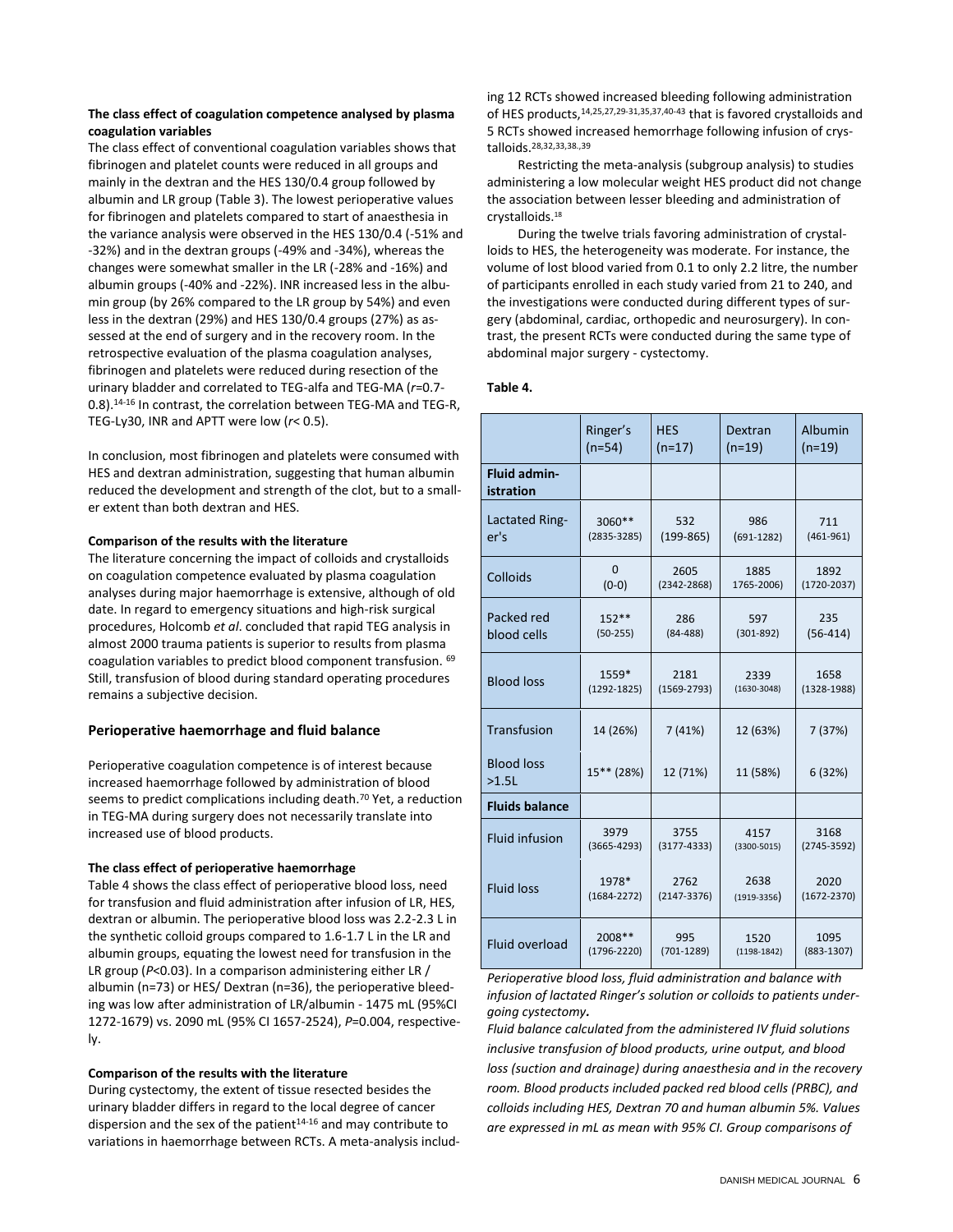*continuous data were calculated by analysis of variance, \*p<0.05, and \*\* P<0.001.*

Among investigations favoring administration of hydroxyethyl starches, three studies were performed during cardiac bypass surgery, however, their designs were different.<sup>28,32,33</sup> One trial administered the allocated fluid as priming fluid and registered haemorrhage in postoperative drainage.<sup>28</sup>Another trial was conducted as off pump surgery and in contrast to most studies concerning haemorrhage, the patients were treated with clopidogrel and aspirin 5 days prior to surgery.<sup>32</sup> In contrast in the present RCTs the same two surgeons supervised every cystectomy and the marked reduction in coagulation competence following administration of non-protein colloids indicates that perioperative haemorrhage does not only depend on the surgical intervention. Furthermore, the administered volume of study solution (mL/kg) varied between studies in the systematic review<sup>18</sup>, however the administered volume was often around two thirds of the maximum allowed daily fluid volume, as also used in the present RCTs.

Two studies in the meta-analysis<sup>18</sup> administered albumin versus crystalloids and both studies disclosed increased blood loss following albumin infusion .<sup>16,41</sup> Likewise, only two RCTs administered dextran versus crystalloids, however, in contrast to the present data, they did not demonstrate differences in regard to bloodloss, even though more patients had a severe blood loss (>1.5 L) in the Dextran group compared to the LR group. 15,44

Advanced Trauma Life Support recommends haemorrhage class I-II to be treated by infusion of crystalloid and class III-IV haemorrhage (> 1500 mL) by administration of both crystalloid and blood transfusion. <sup>71</sup> Perioperative haemorrhage tended to increase when colloids – HES and Dextran - rather than LR were administered and more patients in the colloid groups were exposed to severe blood loss, identified by a larger than 1500 mL blood loss and oxygen transport to the tissue may thereby become affected.<sup>72</sup>

The presented meta-analysis demonstrates that perioperative haemorrhage tends to increase by about 4% with the use of HES 130/0.4 rather than crystalloids, and the use of HES 130/ 0.4 rather than albumin increased the perioperative haemorrhage by almost 8%.<sup>18</sup>

## **The class effect of fluid balance**

Table 4 shows the perioperative fluid balance in the four groups. Number of patients in the LR group compared to the colloid groups having a positive fluid balance exceeding 1500 mL was 78% vs. 21%, OR=13.1 (2.7 to 62.8), *P*=0.001. Likewise, the fluid balance was positive by 1095 mL (883 to 1307) in the albumin group and by 2008 mL (1796 to 2220) in the LR group, P<0.001. More patients in the LR group had a positive fluid balance that we considered significant (exceeding 2000 mL): 9 patients versus 1 patient, OR=14.7 (1.6-132.6), *P*=0.016.

Comparing LR with synthetic solutions, the fluid balance was positive by 2.0 L in the LR group and by 1.2 L in the colloid group also with more patients in the LR group having a positive fluid balance exceeding 2000 ml: 27/54 (50%) compared to 1/17 (6%) in the HES group, 4/19 (21%) in the dextran group, and 1/19 (5%) in the albumin group (*P*<0.001).

## **Comparison with the literature**

Normovolaemia is defined as the central volume that does not limit cardiac output, $73$  and efforts to identify that volume has

been intense. As a reduced central blood volume may develop into a hypovolemic shock, while abundant administration of IV fluids may cause oedema, a normal central blood volume must exist.

LR expands the blood volume by as much as 60% of the continuous infused fluid during TURP performed under general anaesthesia.<sup>74</sup> A multicentre trial revealed that a "restrictive" perioperative fluid regimen reduced complications after elective colorectal resections,75 although liberal versus restrictive perioperative fluid therapy is not well defined.<sup>72</sup> Similary, there is only weak evidence to support a fluid-induced release of peptides of sufficient size to alter the kinetics of colloid fluids by shedding the endothelial glycocalyx layer.<sup>76</sup> Nevertheless, within the last 10 years only, more than 100 medical journals have published systematic reviews on "perioperative transfusion strategies".<sup>3</sup> indicating that individualized perioperative fluid strategies is the key to decrease the human and economic burden of postoperative complications.<sup>77</sup>

# **Plasma pro-atrial natriuretic peptide to indicate fluid balance**

Plasma proANP is a polypeptide isolated from human atrial tissue released in response to atrial distension independently of central venous pressure 78,79 and we considered an increase in plasma proANP to reflect intravascular volume expansion and, conversely, a reduction to indicate a reduced central blood volume.

The presented data suggest that plasma proANP was associated both with the perioperative blood loss, *r* = -0.475 (0.632 to - 0.101), p = 0.002 and with fluid balance *r*=0.561 (0.302 to0.740), p = 0.001, indicating that a stable plasma proANP required a fluid surplus of about 2.5 litre in patients undergoing radical cystectomy.<sup>17</sup>

|                        | <b>Perioperative bleeding</b> |          |  |  |
|------------------------|-------------------------------|----------|--|--|
| Coagulation            | R                             | P        |  |  |
| <b>TEG</b> angle       | $-0.30$                       | 0.002    |  |  |
| <b>TEG MA</b>          | $-0.55$                       | < 0.0001 |  |  |
| <b>TEG R-time</b>      | $-0.01$                       | 0.90     |  |  |
| TEG Ly30               | $-0.03$                       | 0.80     |  |  |
| <b>Platelet counts</b> | $-0.27$                       | 0.004    |  |  |
| <b>APTT</b>            | 0.32                          | 0.002    |  |  |
| <b>INR</b>             | 0.05                          | 0.60     |  |  |

## **Table 5:**

*Spearman's correlation test demonstrates changes in TEG values and plasma coagulation analyses related to perioperative bleeding in three RCT`s (n=109 patients). TEG R-time (Rate of clot initiation, minutes); TEG angle (clot growth, degrees); TEG MA (Maximal Amplitude, mm); Ly30 (Lysis after 30 min); APTT (active Partial Thromboplastin Time, seconds) and INR.* 

# **Correlations between coagulation variables and perioperative haemorrhage**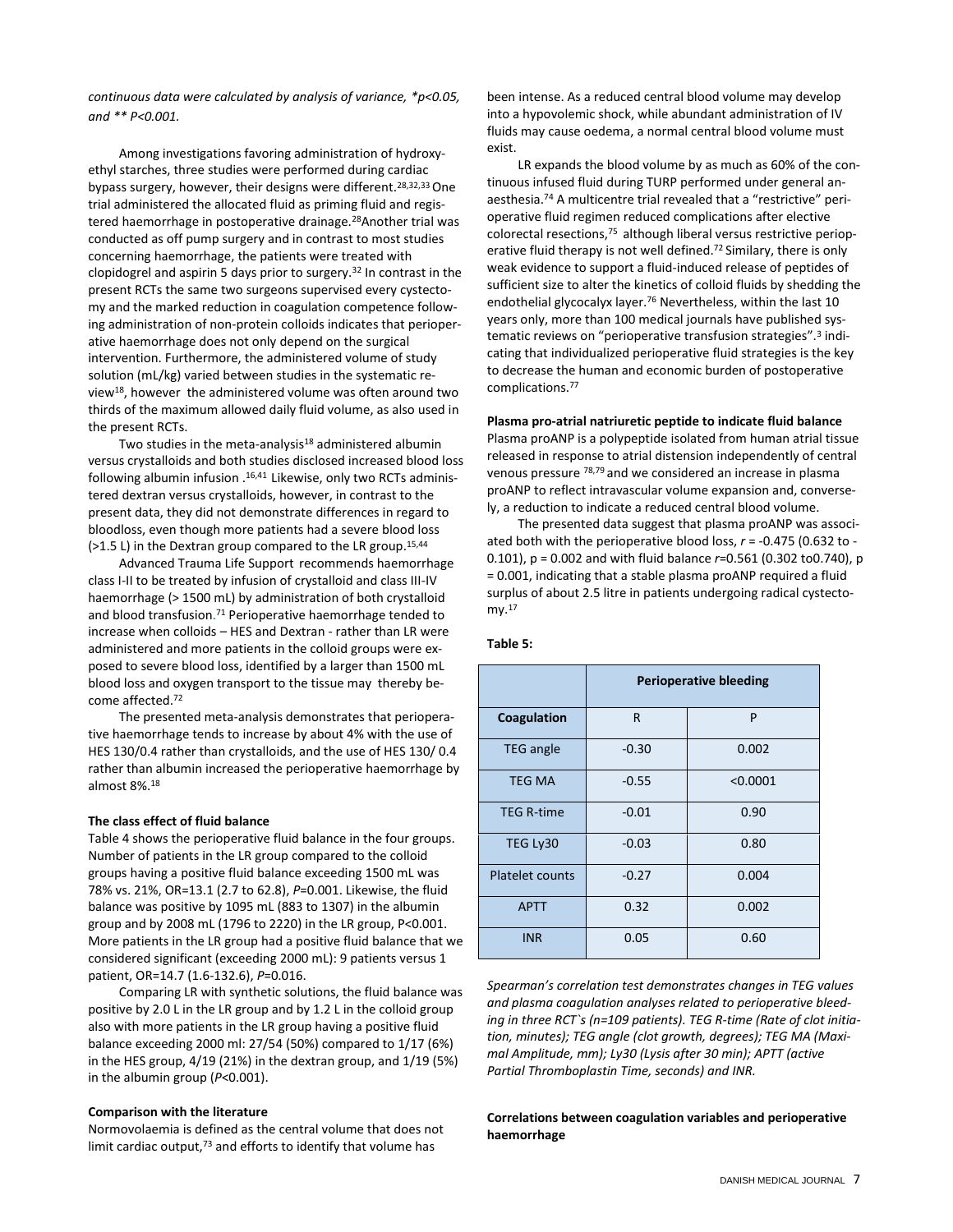Correlations between perioperative bleeding and coagulation variables are shown in Table 5. Perioperative bleeding was correlated to TEG-MA (*P*<0.0001) followed by TEG-angle, platelet counts, and aPTT while the correlation to TEG-R time, Ly 30, and INR was non- significant. Figure 2 shows the class effect of administrated HES, dextran, albumin and lactated Ringer's solution on blood loss and coagulation competence expected by changes in TEG-MA during anaesthesia. The synthetic fluids result in more pronounced reduction in TEG-MA equating a greater loss of blood than the non-synthetic fluids.

# **Figure 2:**



*Changes in coagulation competence at the end of surgery expressed as TEG-MA compared to haemorrhage in patients receiving either HES, Dextran, albumin, or lactated Ringer's solution (LR). Data are mean and SE, and group comparisons were calculated by analysis of variance, P<0.02.*

# **Postoperative outcomes**

The class effect of postoperative outcomes is presented in Table 6. In the LR/albumin groups more than 41/47% of patients had a postoperative straight track compared to only 12/26% in the HES/Dextran group (*P*=0.08). In a comparison of patients receiving non- synthetic (n=73) versus synthetic fluids (n=36), a postoperative straight track was more frequently seen after the former versus the latter fluid strategy, 43% (31/73) vs. 19% (7/36), *P*=0.02, OR=0.33 (CI 95% 0.13-0.84). Creatinine was elevated one day after surgery in the HES 130/0.4 group compared with the LR group, *P*< 0.01. Apart from this, there was no difference between the two groups in the postoperative period.<sup>5</sup>

Seventy percent of patients re-operated due to leak were allocated to crystalloid. In patients with surplus ≤ 2.0 L, the incidence of leak requiring surgical intervention was 3.9% (3/77) compared to 21.9% (7/32) in patients with a surplus > 2.0 L, OR=6.5 (CI 95% 1.5-27.2), *P*<0.004. Nevertheless, the length of hospital stay was similar among groups (*P*=0.88). In conclusion, postoperative surplus more than 2.0 L seems associated with complications (leak).

# **Comparison with the literature**

For the outcome variable "reoperation", only few RCTs report events describing postoperative bleeding or leaks, and the number of trials that inform about the frequency of reoperations is

small. Five RCTs compared HES products with crystalloids, 14,37,40-<sup>42</sup> two compared Dextran <sup>15,44</sup> and other two human albumin with crystalloids<sup>16,41</sup>, while four studies compared human albumin to HES preparations.41,45,47,50 During the last mentioned four trials, reoperations seemed to occur more often after HES infusion compared to use of albumin as 19 patients in the HES group needed reoperation compared to only 6 patients in the albumin group.<sup>18</sup> The remaining nine RCTs did not disclose differences in number of reoperations, among which the studies by Yates et al.<sup>42</sup> and Bueno et al.<sup>44</sup> were weighted high in the forest analysis  $-$ 48% and 78%, respectively. Five other studies declare no difference in their number of reoperations when administration of a colloid was compared to a crystalloid. In a meta-analysis, Raiman et al. concluded that data to identify differences in outcomes including mortality, length of hospital stay, major infectious complications, acute kidney injury and renal replacement therapy associated with crystalloids and HES in scheduled non-cardiac surgery are insufficient.<sup>9</sup>

# **Table 6:**

|                                           | Ringer's | <b>HES</b> | Dextran  | Albumin  |
|-------------------------------------------|----------|------------|----------|----------|
|                                           | $(n=54)$ | $(n=17)$   | $(n=19)$ | $(n=19)$ |
| Straight<br>track*                        | 22 (41%) | 2(12%)     | 5 (26%)  | 9(47%)   |
| Cardiopul-<br>monary com-<br>plications** | 9(18%)   | 3(17%)     | 2(11%)   | 3(16%)   |
| Wound infec-<br>tion**                    | 4(7%)    | 1(6%)      | 2(11%)   | 1(5%)    |
| Re-operations                             | 7(13%)   | 1 (6%)     | 5(26%)   | 3(16%)   |
| Leak***                                   | 7        | 1          | 2        | 0        |
| <b>Bleeding</b>                           | 1        | 0          | 3        | 1        |
| Hospital stay                             | 8.0      | 9.0        | 9.0      | 8.0      |
| (days)                                    | $(3-30)$ | $(6-21)$   | $(5-24)$ | $(5-90)$ |

*Postoperative outcomes in the 109 patients. Values are numbers (n), percentages (%), medians with range, \*length of stay ≤ 7days without complications requiring treatment, \*\* cardiovascular insufficiency or pulmonary oedema/wound infection requiring treatment, \*\*\* anastomotic leak requiring surgical intervention.*

# **STRENGTHS AND LIMITATIONS**

The strength of the presented meta-analysis<sup>18</sup> concerning fluid therapy for 2198 patients during major elective surgery comprises a strict selection process and more than half of the included RCTs were scored in the top of Jadad´s quality scale. However, the RCTs were often small and single-centre studies and publication bias may exist, even though it seems not to be substantial as visualized by the funnel plot.<sup>18</sup>

The levels of heterogeneity comprising the trials in the meta-analysis were high and there are obviously flaws in the analysis. However, the main purpose was to borrow strength from multiple trials without statistical significance and therefore it is not solely a limitation of the analysis.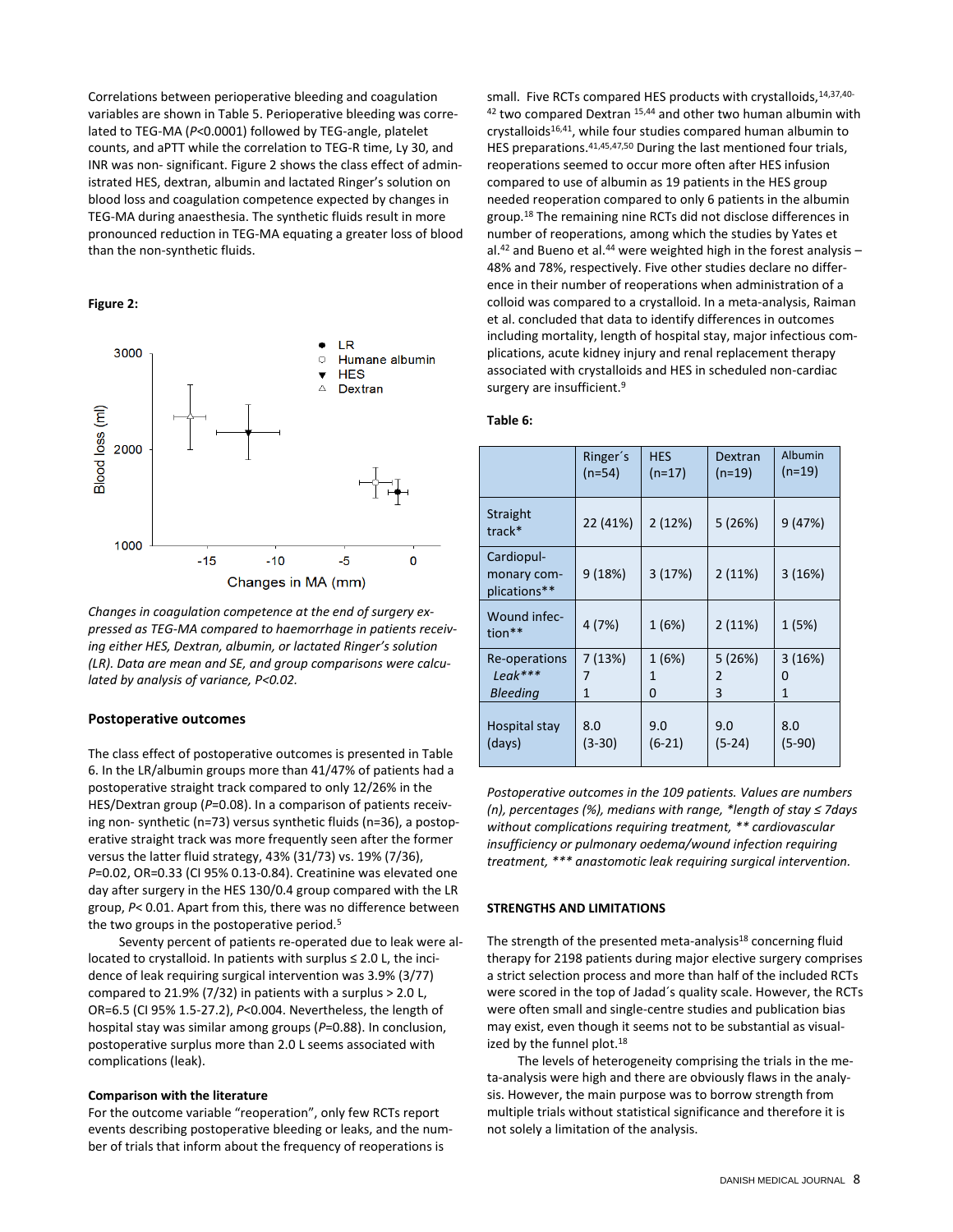The present RCTs were strengthened by the triple-blinded design regarding the first and third endpoint (laboratory results and outcome), and the double-blinded design regarding the second endpoint (volume of lost blood), as the patient and the outcome assessor (the surgical nurse) were ignorant of the intervention.<sup>80</sup> The sample size was calculated to reduce risk of a type 2 error and the procedures were standardized as the team accomplishing the trials was limited to few persons to reduce confounding and bias.

During surgery, haemorrhage seemed to be related to injury on the common iliac vein in two patients. Likewise, a few mL of plasma was erroneously infused in two patients. Yet, it is a strength that blood specimens were analysed immediately after withdrawal by personal handover to the laboratory, thereby reducing number of missing and mistaken coagulation variable results.

The study has a short observation period as the randomized fluid strategy supposedly not influence 90 days mortality directly. During the studies, the hospitalization time was reduced slightly, and furthermore the perioperative setting concerning cystectomies is since then changed and the hospitalization time thereby decreased further.

# **CONCLUSIONS**

The RCTs comparing administration of LR with synthetic colloids during cystectomy were in favour of crystalloid treatment with regard to coagulation competence and volume of lost blood. The impact of albumin and LR on coagulation and haemorrhage is small and almost identical. Based on these results, we suggest that administration of crystalloids should be preferred during major surgery. However, if surplus approaches 2 litre, albumin may be added.

# **SUGGESTIONS FOR FUTURE RESEARCH**

According to plasma proANP, the established intravascular volume deficit - despite a positive calculated volume balance - reflects distribution of LR to the extravascular space. It remains to be established whether the clinical outcome would be improved by administration of some colloid rather than base fluid support on LR only.

Other means of evaluating cardiac filling during surgery including, e.g. echocardiography or a determination of blood volume may be required to generalize the present findings and the evaluation could be extended to include frequent evaluation of plasma proANP during surgery.

Finally, assuming that ANP causes shedding of the endothelial glycocalyx layer, the plasma level for executing this event should be investigated – perhaps shedding occurs when hypervolaemia develops.

#### **SUMMARY**

Background. Haemorrhage follows surgical intervention, but also fluid substitution may affect the blood loss. Here influence of colloids and lactated Ringer's solution (LR) on coagulation competence and haemorrhage is evaluated during cystectomy.

Methods. A meta-analysis, a prospective observational study and three randomized controlled trials were conducted - 17 patients received HES 130/0.4, 19 patients Dextran 70, 19 patients human albumin, and 54 patients LR - with blinded evaluation of blood

loss and outcome while coagulation competence was evaluated by thromboelastography (TEG) and plasma coagulation analyses.

Results. Administration of HES reduced TEG determined "maximal amplitude" (TEG-MA) from 64±6 to 52±7 mm associated with a 2181±1190 mL blood loss. For Dextran values were 65±7 to 49±9 mm and 2339±1471 mL, respectively, for albumin 62±6 to 59±6 mm and 1658±684 mL compared to 65±6 to 64±6 mm and 1559±976 mL with the use of LR. Furthermore, reduced TEG-MA was independently associated with the perioperative blood loss. A straight postoperative course was seen less often after infusion of synthetic colloids versus albumin/LR (7/36 vs. 31/73), *P*=0.02.

Conclusions. Perioperative bleeding is related to administration of Dextran 70 followed by HES 130/0.4 whereas albumin and LR result in a similar low level of haemorrhage. Furthermore, evaluation of coagulation competence by TEG-MA appears superior to plasma coagulation analyses for predicting the perioperative blood loss and supports that haemorrhage depends not only on the surgical intervention but also on the perioperative fluid therapy of apparent consequence for outcome.

## **ACKNOWLEDGEMENTS**

The research was made possible by support from Aase and Ejnar Danielsen´s Fond, AP Møller´s Fond, The Augustinus Fond, Ove and Edith Olesen´s Grant, Hartmann´s Fond, L.F. Foght´s Fond, Sophus and Astrid Jacobsen´s Grant, T&A Frimodt´s Fond, Jacob & Olga Madsens Fond, Holger & Ruth Hesse's Fond and Arvid Nilsson´s Fond, Denmark.

# **REFERENCES**

- 1. Zaar M, Lauritzen B, Secher NH, et al. Initial administration of hydroxyethyl starch vs. lactated Ringer after liver trauma in the pig. Br J Anaesth. 2009;102:221–6.
- 2. Kelleher MC, Buggy DJ. Pendulum swings again: crystalloid or colloid fluid therapy? Br J Anaesth. 2014;113:335-7.
- 3. Bunn F, Trivedi D. Colloid solutions for fluid resuscitation. Cochrane Database Syst Rev. 2012;7:CD001319.
- 4. Jacob M, Chappell D, Conzen P, et al. Small-volume resuscitation with hyperoncotic albumin: a systematic review of randomized clinical trials. Crit Care. 2008;12:R34.
- 5. Perel P, Roberts I, Ker K. Colloids versus crystalloids for fluid resuscitation in critically ill patients. Cochrane Database Syst Rev. 2013;2:CD000567.
- 6. Roberts I, Blackhall K, Alderson P, et al. Human albumin solution for resuscitation and volume expansion in critically ill patients. Cochrane Database Syst Rev. 2011;(11):CD001208.
- 7. Finfer S, Bellomo R, Boyce N, et al. SAFE Study Investigators. A comparison of albumin and saline for fluid resuscitation in the intensive care unit. N Engl J Med. 2004;350:2247-56.
- 8. Delaney AP, Dan A, McCaffrey J, et al. The role of albumin as a resuscitation fluid for patients with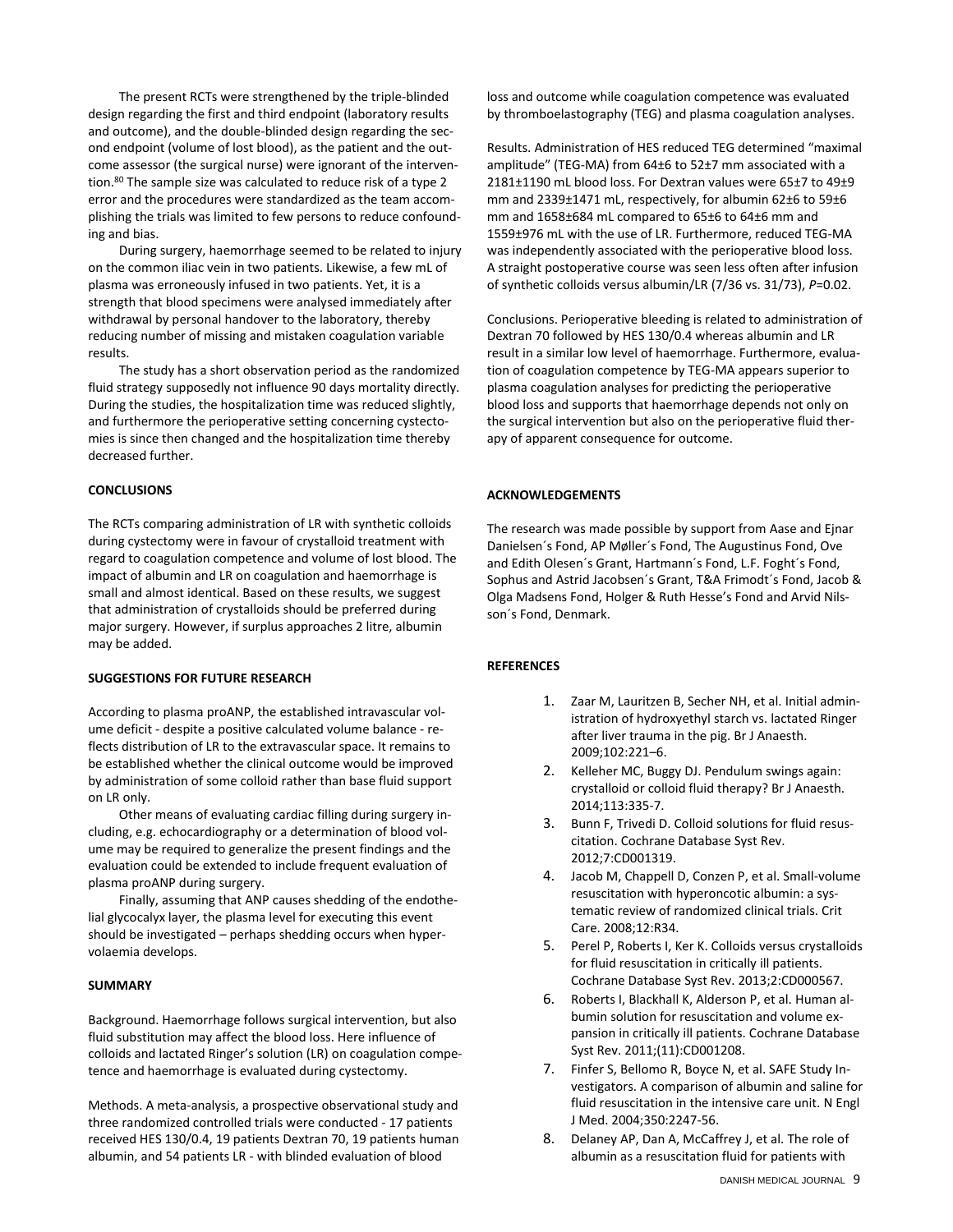sepsis: a systematic review and meta-analysis. Crit Care Med. 2011;39:386-91.

- 9. Raiman M, Mitchell CG, Biccard BM et al. Comparison of hydroxyethyl starch colloids with crystalloids for surgical patients. A systematic review and meta-analysis. Eur J Anaesthesiol. 2016;33:42-8.
- 10. Navickis RJ, Haynes GR, Wilkes MM. Effect of hydroxyethyl starch on bleeding after cardiopulmonary bypass: A meta-analysis of randomized trials. J Thorac Cardiovasc Surg. 2012;144:223-30.
- 11. Cortes DO, Barros TG, Njimi H, et al. Crystalloids versus colloids: Exploring differences in fluid requirement by systematic review and metaregression. Anesth Analg. 2015;120:389-402.
- 12. Kozek-Langenecker SA, Jungheinrich C, Sauermann W, et al. The effects of hydroxyethyl starch 130/0.4 (6%) on blood loss and use of blood products in major surgery: A pooled analysis of randomized clinical trials. Anesth Analg. 2008;107:382-90.
- 13. Kozek-Langenecker SA, [Afshari A,](http://www.ncbi.nlm.nih.gov/pubmed/?term=Afshari%20A%5BAuthor%5D&cauthor=true&cauthor_uid=23656742) [Albaladejo P,](http://www.ncbi.nlm.nih.gov/pubmed/?term=Albaladejo%20P%5BAuthor%5D&cauthor=true&cauthor_uid=23656742) et al. Management of severe perioperative bleeding: guidelines from the European Society of Anaesthesiology[. Eur J Anaesthesiol.](http://www.ncbi.nlm.nih.gov/pubmed/23656742) 2013;30:270-382.
- 14. [Rasmussen KC,](http://www.ncbi.nlm.nih.gov/pubmed/?term=Rasmussen%20KC%5BAuthor%5D&cauthor=true&cauthor_uid=24100337) [Johansson PI,](http://www.ncbi.nlm.nih.gov/pubmed/?term=Johansson%20PI%5BAuthor%5D&cauthor=true&cauthor_uid=24100337) [Højskov M,](http://www.ncbi.nlm.nih.gov/pubmed/?term=H%C3%B8jskov%20M%5BAuthor%5D&cauthor=true&cauthor_uid=24100337) et al. Hydroxyethyl starch reduces coagulation competence and increase blood loss during major surgery. Results from a randomized controlled trial. Ann Surg. 2014;2:249-54.
- 15. Rasmussen KC, Hoejskov M, Johansson PI, et al. Coagulation competence for predicting perioperative haemorrhage in patients treated with lactated Ringer's vs. Dextran - a randomized controlled trial. BMC Anesthesiology. 2015;15:178 DOI:10.1186/s12871-015-0162-1.
- 16. Rasmussen KC, Højskov M, Johansson PI, et al. Impact of albumin on coagulation competence and hemorrhage during major surgery. A randomized controlled trial. Medicine. 2016 Mar; 95(9):e2720. doi: 10.1097.
- 17. Rasmussen KC, Højskov M, Ruhnau B, et al. Plasma pro-atrial natriuretic peptide to indicate fluid balance during cystectomy: a prospective observational study. BMJ Open. 2016; 6:e010323. doi:10.1136.
- 18. Rasmussen KC, Secher NH, Pedersen T. Effect of Perioperative Crystalloid or Colloid Fluid Therapy on Hemorrhage, Coagulation Competence and Outcome. A Systematic Review and stratified Meta-analysis. Medicine. Submitted.
- 19. Douketis JD, Berger PB, Dunn AS, et al. The perioperative management of antithrombotic therapy: American College of Chest Physicians Evidence-Based Clinical Practice Guidelines (8th Edition). Chest. 2008;133:299S-339S.
- 20. [de Vaal JB,](http://www.ncbi.nlm.nih.gov/pubmed/?term=de%20Vaal%20JB%5BAuthor%5D&cauthor=true&cauthor_uid=16006488) [de Wilde RB,](http://www.ncbi.nlm.nih.gov/pubmed/?term=de%20Wilde%20RB%5BAuthor%5D&cauthor=true&cauthor_uid=16006488) [van den Berg PC](http://www.ncbi.nlm.nih.gov/pubmed/?term=van%20den%20Berg%20PC%5BAuthor%5D&cauthor=true&cauthor_uid=16006488) et al. Less invasive determination of cardiac output from the arterial pressure by aortic diameter-calibrated pulse contour. Br J Anaesth. 2005;95:326–31.
- 21. [Bundgaard-Nielsen M,](http://www.ncbi.nlm.nih.gov/pubmed/?term=Bundgaard-Nielsen%20M%5BAuthor%5D&cauthor=true&cauthor_uid=17390421) [Holte K,](http://www.ncbi.nlm.nih.gov/pubmed/?term=Holte%20K%5BAuthor%5D&cauthor=true&cauthor_uid=17390421) [Secher NH,](http://www.ncbi.nlm.nih.gov/pubmed/?term=Secher%20NH%5BAuthor%5D&cauthor=true&cauthor_uid=17390421) et al. Monitoring of intraoperative fluid administration

by individualized goal-directed therapy. Acta Anaesthesiol Scand. 2007;51:331–40.

- 22. [Johansson PI,](http://www.ncbi.nlm.nih.gov/pubmed/?term=Johansson%20PI%5BAuthor%5D&cauthor=true&cauthor_uid=18067490) [Svendsen MS,](http://www.ncbi.nlm.nih.gov/pubmed/?term=Svendsen%20MS%5BAuthor%5D&cauthor=true&cauthor_uid=18067490) [Salado J,](http://www.ncbi.nlm.nih.gov/pubmed/?term=Salado%20J%5BAuthor%5D&cauthor=true&cauthor_uid=18067490) et al. Investigation of the thrombin-generating capacity, evaluated by thrombogram and clot formation evaluated by Thromboelastography of platelets stored in the blood bank for up to 7 days[. Vox Sang.](http://www.ncbi.nlm.nih.gov/pubmed/18067490) 2008;94:113-8.
- 23. Cotton BA, Gunter OL, Isbell J, et al. Damage control hematology: the impact of a trauma exsanguination protocol on survival and blood product utilization. J Trauma. 2008;64:1177-82.
- 24. Hoyt DB, Bulger EM, Knudson MM, et al. Death in the operating room: an analysis of a multi-center experience. J Trauma.1995;37:426-32.
- 25. Innerhofer P, Fries D, Margreiter J, et al. The effects of perioperatively administered colloids and crystalloids on primary platelet-mediated hemostasis and clot formation. Anesth Analg. 2002;95:858–65.
- 26. Verheij J, van Lingen A, Beishuizen A, et al. Cardiac response is greater for colloid than saline fluid loading after cardiac or vascular surgery.Int Care Med. 2006;32:1030–8.
- 27. Mittermayer M, Streif W, Haas T, et al. Hemostatic changes after crystalloid or colloid fluid administration during major orthopaedic surgery: the role of fibrinogen administration. Anesth Analg. 2007;105:905–17.
- 28. Tiryakioglu O, Gurdeniz Y, Vural H, et al. Hydroxyethyl starch versus Ringer solution in cardiopulmonary bypass prime solutions (a randomized controlled trial). J Cardiothoracic Surg. 2008;3:45 doi:10.1186/1749-8090-3-45.
- 29. Ando Y, Terao Y, Fukusaki M, et al. Influence of low-molecular-weight hydroxyethyl starch on microvascular permeability in patients undergoing abdominal surgery: comparison with crystalloid. J Anesth.2008;22:391–6.
- 30. Jin SL, Yu BW. Effects of acute hypervolemic fluid infusion of hydroxyethyl starch and gelatin on hemostasis and possible mechanisms. Clin Appl Thromb Hemost. 2010;16:91-8.
- 31. Schramko A, Suojaranta-Ylinen R, Kuitunen A, et al. Hydroxyethyl starch and gelatin solutions impair blood coagulation after cardiac surgery: a prospective randomized trial. Br J Anaesth. 2010;104:691– 7.
- 32. Lee JS, Ahn SW, Song JW, et al. Effect of hydroxyethyl starch 130/0.4 on blood loss and coagulation in patients with recent exposure to dual antiplatelet therapy undergoing off-pump coronary artery bypass graft surgery. Circ J. 2011;75:2397–402.
- 33. Alavi SM, Ahmadi BB, Baharestani B, et al. Comparison of the effects of gelatin, Ringer's solution and a modern hydroxyl ethyl starch solution after coronary artery bypass graft surgery. Cardiovasc J Afr. 2012;23:428–31.
- 34. Topçu I, Civi M, Oztürk T, et al. Evaluation of hemostatic changes using Thromboelastography after crystalloid or colloid fluid administration during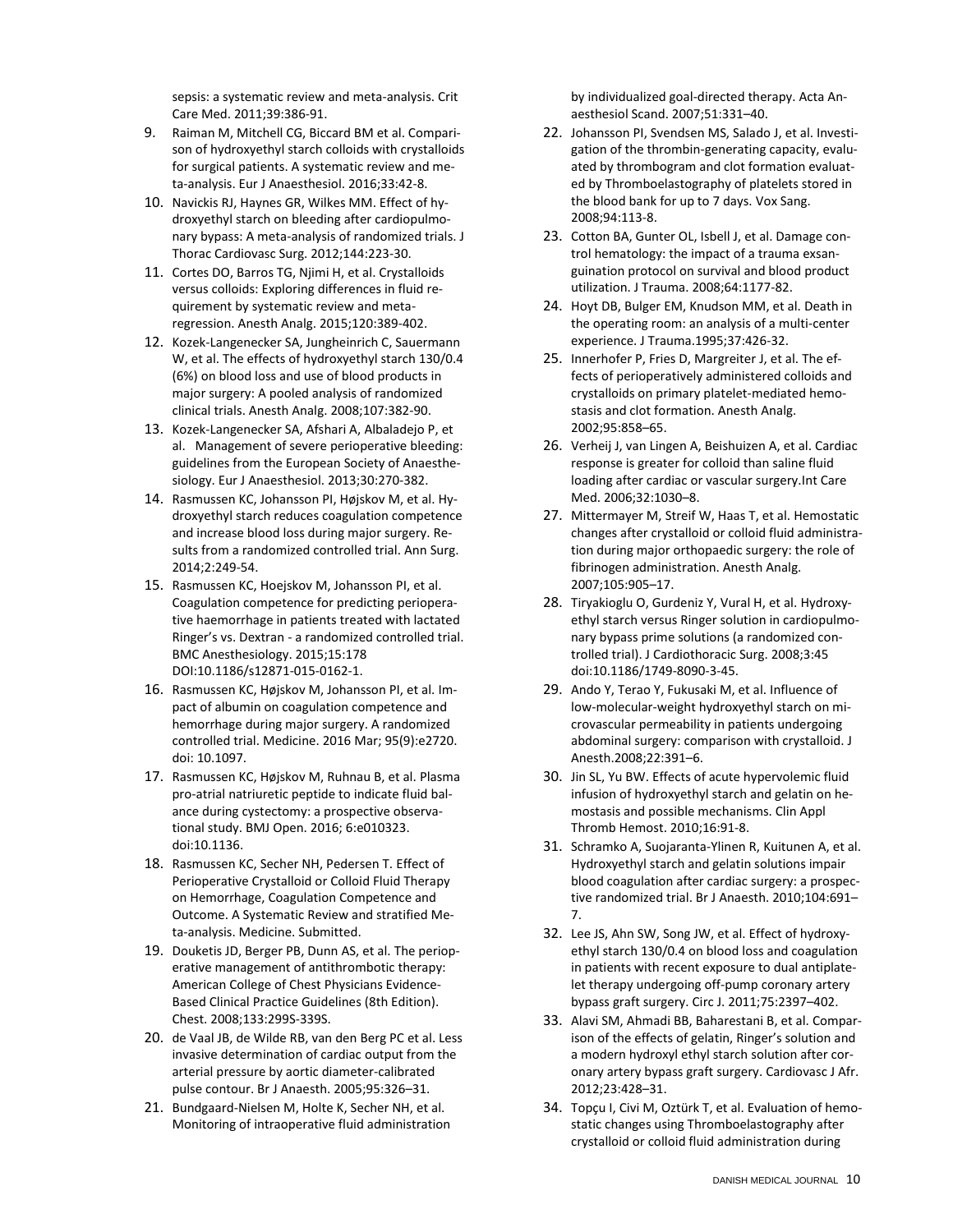major orthopedic surgery. Braz J Med Biol Res.2012;45:869–74.

- 35. Zhang J, Qiao H, He Z, et al. Intraoperative fluid management in open gastrointestinal surgery: goal-directed versus restrictive. Clinics (Sao Paulo). 2012;67:1149–55.
- 36. Feldheiser V, Pavlova T, Bonomo A, et al. Balanced crystalloid compared with balanced colloid solution using a goal-directed haemodynamic algorithm. Br J Anaesth. 2013;110:231-40.
- 37. Gurbuz HA, Durukan AB, Salman N, et al. Hydroxyethyl starch 6% 130/0.4 vs. a balanced crystalloid solution in cardiopulmonary bypass priming: a randomized, prospective study. J Cardiothor Surg. 2013;8:71doi:10.1186/1749-8090-8-71.
- 38. Lindroos AC, Niiya T, Silvasti-Lundell M, et al. Stroke volume-directed administration of hydroxyethyl starch or Ringer's acetate in sitting position during craniotomy. Acta Anaesthesiol Scand. 2013;57:729–36.
- 39. Hung MH, Zou C, Lin FS, et al. New 6% hydroxyethyl starch 130/0.4 does not increase blood loss during major abdominal surgery – a randomized, controlled trial. J Formos Med Assoc. 2014;113:429– 35.
- 40. [Lindroos AC,](http://www.ncbi.nlm.nih.gov/pubmed/?term=Lindroos%20AC%5BAuthor%5D&cauthor=true&cauthor_uid=24077833) [Niiya T,](http://www.ncbi.nlm.nih.gov/pubmed/?term=Niiya%20T%5BAuthor%5D&cauthor=true&cauthor_uid=24077833) [Randell T,](http://www.ncbi.nlm.nih.gov/pubmed/?term=Randell%20T%5BAuthor%5D&cauthor=true&cauthor_uid=24077833) et al. Stroke volume-directed administration of hydroxyethyl starch (HES 130/0.4) and Ringer's acetate in prone position during neurosurgery: a randomized controlled trial. J Anesth. 2014;28:189-97.
- 41. Skhirtlad[ze](http://www.ncbi.nlm.nih.gov/pubmed/24077833) K, Base EM, Lassnigg A, et al. Comparison of the effects of albumin 5%, hydroxyethyl starch 130/0.4 6%, and Ringer's lactate on blood loss and coagulation after cardiac surgery. Br J Anaesth. 2013;112:255-64.
- 42. [Yates DR,](http://www.ncbi.nlm.nih.gov/pubmed/?term=Yates%20DR%5BAuthor%5D&cauthor=true&cauthor_uid=24056586) [Davies SJ,](http://www.ncbi.nlm.nih.gov/pubmed/?term=Davies%20SJ%5BAuthor%5D&cauthor=true&cauthor_uid=24056586) [Milner HE,](http://www.ncbi.nlm.nih.gov/pubmed/?term=Milner%20HE%5BAuthor%5D&cauthor=true&cauthor_uid=24056586) et al. Crystalloid or colloid for goal-directed fluid therapy in colorectal surgery[. Br J Anaesth.](http://www.ncbi.nlm.nih.gov/pubmed/?term=yates+dra%2C+davies+sj%2C+milner+he) 2014;112:281-9.
- 43. [Schramko A,](http://www.ncbi.nlm.nih.gov/pubmed/?term=Schramko%20A%5BAuthor%5D&cauthor=true&cauthor_uid=24947459) [Suojaranta-Ylinen R,](http://www.ncbi.nlm.nih.gov/pubmed/?term=Suojaranta-Ylinen%20R%5BAuthor%5D&cauthor=true&cauthor_uid=24947459) [Niemi T,](http://www.ncbi.nlm.nih.gov/pubmed/?term=Niemi%20T%5BAuthor%5D&cauthor=true&cauthor_uid=24947459) et al. The use of balanced HES 130/0.42 during complex cardiac surgery; effect on blood coagulation and fluid balance: a randomized controlled trial[. Perfu](http://www.ncbi.nlm.nih.gov/pubmed/24947459)[sion.](http://www.ncbi.nlm.nih.gov/pubmed/24947459) 2015;30:224-32.
- 44. Bueno R, Resende AC, Melo R, et al. Effects of hypertonic Saline-Dextran solution in cardiac valve surgery with cardiopulmonary bypass. Ann Thorac Surg. 2004;77:604-11.
- 45. Bennett-Guerrero E, Frumento RJ, Mets B, et al. Impact of normal saline based versus balanced-salt intravenous fluid replacement on clinical outcome: a randomized blinded clinical trial. Anesthesiology. 2001;95:A147.
- 46. Choi YS, Shim JK, Hong SW, et al.Comparing the effects of 5% albumin and 6% hydroxyethyl starch130/0.4 on coagulation and inflammatory response when used as priming solutions for cardiopulmonary bypass. Minerva Anestesiol. 2010;76:584–91.
- 47. Kuitunen AH, Hynynen MJ, Vahtera E, et al. Hydroxyethyl starch as a priming solution for cardio-

pulmonary bypass impairs hemostasis after cardiac surgery. Anesth Analg. 2004;98:291–7.

- 48. Niemi TT, Suojaranta-Ylinen RT, Kukkonen SI, et al. Gelatin and hydroxyethyl starch, but not albumine, impair hemostasis after cardiac surgery. Anesth Analg. 2006;102:998–1006.
- 49. Niemi T, Schramko A, Kuitunen A, et al. Haemodynamics and acid-base equilibrium after cardiac surgery: comparison of rapidly degradable hydroxyethyl starch solutions and albumin. Scand J Surg. 2008;97:259–65.
- 50. Hecht-Dolnik M, Barkan H, Taharka A, et al.Hetastarch increases the risk of bleeding complications in patients after off-pump coronary bypass surgery: A randomized clinical trial. J Thorac Cardiovasc Surg. 2009;138:703–11.
- 51. Schramko AA, Suojaranta-Ylinen RT, Kuitunen AH, et al. Rapidly degradable hydroxyethyl starch solutions impair blood coagulation after cardiac surgery: a prospective randomized trial. Anesth Analg. 2009;108:30–6.
- 52. [Van der Linden P,](http://www.ncbi.nlm.nih.gov/pubmed/?term=Van%20der%20Linden%20P%5BAuthor%5D&cauthor=true&cauthor_uid=23934169) [De Villé A,](http://www.ncbi.nlm.nih.gov/pubmed/?term=De%20Vill%C3%A9%20A%5BAuthor%5D&cauthor=true&cauthor_uid=23934169) [Hofer A,](http://www.ncbi.nlm.nih.gov/pubmed/?term=Hofer%20A%5BAuthor%5D&cauthor=true&cauthor_uid=23934169) et al. Six percent hydroxyethyl starch 130/0.4 (Voluven®) versus 5% human serum albumin for volume replacement therapy during elective open-heart surgery in pediatric patients[. Anesthesiology.](http://www.ncbi.nlm.nih.gov/pubmed/23934169) 2013;119:1296- 1309.
- 53. Kasper SM, Meinert P, Kampe S, et al. Large- dose hydroxyethyl starch 130/0.4 does not increase blood loss and transfusion requirements in coronary artery bypass surgery compared with hydroxyethyl starch 200/0.5 at recommended doses. Anesthesiology. 2003;99:42-7.
- 54. Story DA, Morimatsu H, Bellomo R. Hyperchloremic acidosis in the critically ill: one of the strong-ion acidosis? Anesth Analg. 2006;103:144-8.
- 55. Bang SR, Kim YH, Kim GS. The effects of in vitro hemodilution with 6% hydroxyethyl starch (HES) (130/0.4) solution on thrombelastograph analysis in patients undergoing liver transplantation.Clin Transplant.2010 DOI: 10.1111/j.1399-0012.
- 56. Choi YS, Shim JK, Hong SW, et al. Comparing the effects of 5% albumin and 6% hydroxyethyl starch 130/0.4 on coagulation and inflammatory response when used as priming solutions for cardiopulmonary bypass. Minerva Anesthesiol. 2010;76:584-91.
- 57. Niemi T, Miyashita R, Ymakage M. Colloid solutions: a clinical update. J Anesth. 2010 DOI 10.1007/s00540-010-1034-y.
- 58. Fenger-Eriksen C, Anker-Møller E, Heslop J, et al. Thrombelastographic whole blood clot formation after ex vivo addition of plasma substitutes: improvements of the induced coagulopathy with fibrinogen concentrate. Br J Anaesth. 2005; 94:324– 9.
- 59. Wang P, Li Y, Li J. Protective roles of hydroxyethyl starch 130/0.4 in intestinal inflammatory response and oxidative stress after hemorrhagic shock and resuscitation in rats. Inflammation. 2009;32:71-82.